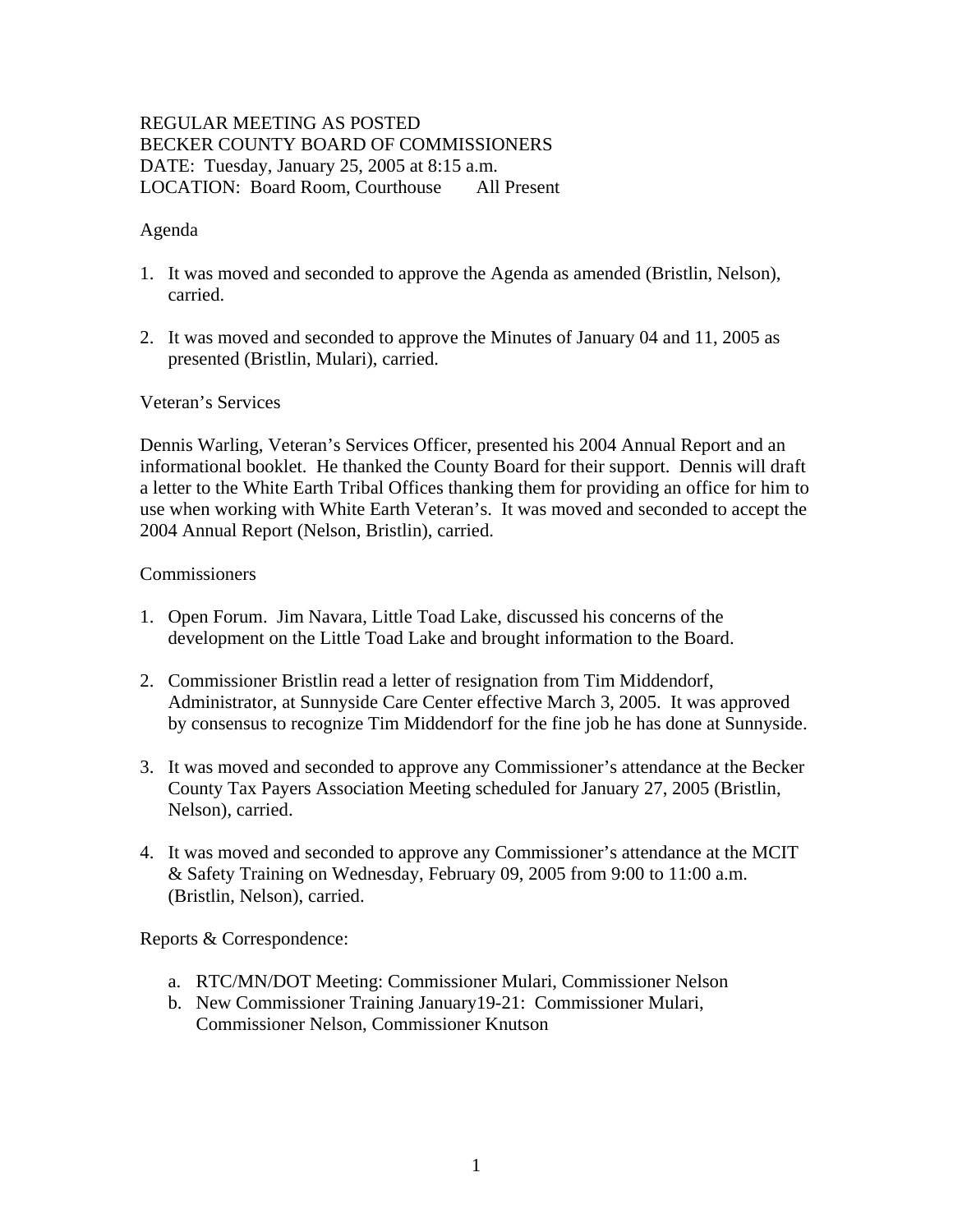### Appointments:

- a. Marj Johnson, re-appointed to the Lakeland Mental Health Board for the term 2005 – 2008. (Board Chair appointment)
- b. Commissioner Mulari, appointed by the Board Chair to the Lakeland Mental Health Board for the term 2005- 2008 filling out the unexpired term of Carolyn Engebretson.
- c. Steve Skoog, County Assessor and Patty Johnson, Planning & Zoning, were appointed co-chairs by the Board Chair to work on the County Comprehensive Plan.

### Finance

- 1. It was moved and seconded to approve the claims with exceptions (Bristlin, Knutson), carried.
- 2. It was moved and seconded to concur with the Finance Committee to approve the MN Counties Computer Cooperative Ratification Statement for the following Agreements (Bristlin, Mulari), carried. MN Property Tax License Agreement, MN Property Tax Maintenance & Support Agreement and MN Property Tax Stabilization Plan.
- 3. It was moved and seconded to approve the Construction Change Orders totaling \$2,526.56 for the Human Services Building Project (Bristlin, Nelson), carried.
- 4. Capital Purchase/Maintenance. It was moved and seconded to approve to purchase a truck to replace the 1993 Ford Pickup for use of Courthouse Maintenance, but to check with other departments to see if they have a vehicle to rotate (Nelson, Bristlin), carried.
- 5. It was moved and seconded to amend the previous motion by striking, but to check with other departments to see if they have a vehicle to rotate, and add: It is recommended to do more research on the truck purchase. Dan Johnson and Brian C. Berg are authorized to do the research. Things to consider:
	- 1. More Value on Purchase for the County
	- 2. Cost More Choices for the Dollars
	- 3. Research New v.s. Used
	- 4. Dan is approved to purchase the best truck for the money, as approved by the County Administrator, to include exceeding the \$7,000 Budgeted amount (Bristlin, Nelson), the amendment carried.
- 6. It was moved and seconded to approve the request from West Central Agency on Aging for a 3.7 increase in the amount the counties are assessed to provide cash match to the West Central Area Agency on Aging to administer Title 3 projects and other projects as required by the state. The amount requested for 2005 is \$3,920 (Bristlin, Nelson), carried.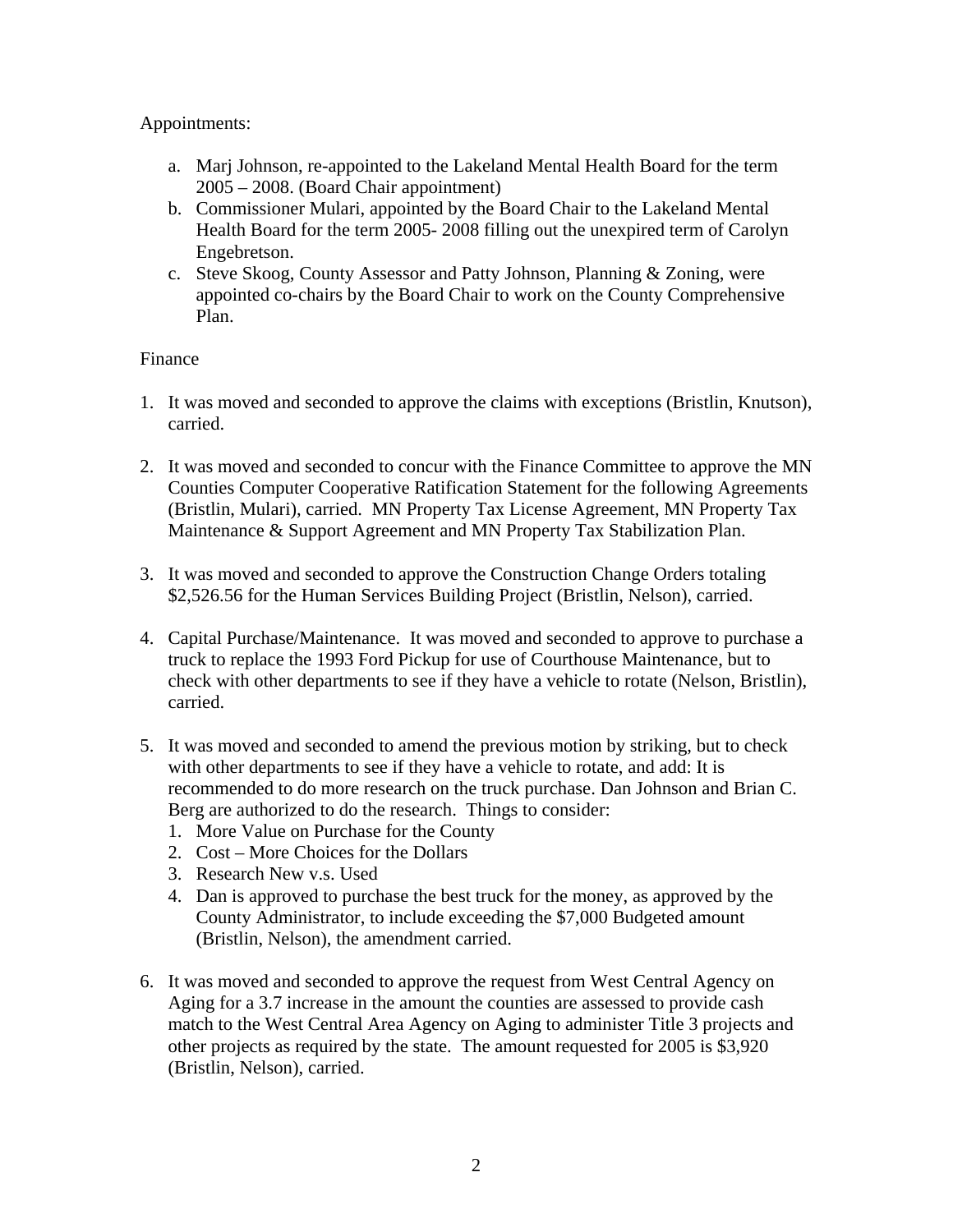- 7. It was moved and seconded to approve the request from Planning & Zoning to approve to lease a copier (Kyocera Mita 3035) from Liberty Business Systems (Mulari, Nelson), carried.
- 8. It was moved and seconded to accept the December Investment Summary as provided by Ryan Tangen, County Treasurer (Bristlin, Mulari), carried.
- 9. It was moved and seconded to follow the changes in the 2005 Legislation Agenda concerning Election Law changes, and authorize the County Auditor to form an Election Committee comprised of thirteen individuals from various townships, schools and cities and to pay them mileage from the Election Fund (Knutson, Bristlin), carried.
- 10. It was moved and seconded to approve payment of the post board fee in the amount of \$262.50, to be paid on an Auditor's Warrant (Mulari, Nelson), carried.

### Auditor

- 1. It was moved and seconded to approve the Agenda as amended (Bristlin, Nelson), carried.
- 2. It was moved and seconded to approve a temporary Construction Easement for the City of Ogema, a Municipal Corporation, on Lots (4) and (5), Orginal Townsite of Ogema. (Tax Parcel No. E520020200 (Bristlin, Nelson), carried.
- 3. It was moved and seconded to appoint the following alternate Delegates to Minnesota Counties Computer Cooperative: Rick Kelsven, Ryan Tangen and Steve Skoog (Bristlin, Knutson), carried.
- 4. It was moved and seconded to table the request to pass Resolution 01-05-2K, approving an application for repurchase of Forfeited Lands for more information and a legal opinion (Mulari, Nelson), carried.
- 5. It was moved and seconded to approve on Resolution No. 01-05-2M, a Gambling Permit for the Height of Land Sportman's Club for operations at: Height-of-Land Sportsmen's Club effective May 7, 2005(Bristlin, Nelson), carried.

## Environmental Services

1. Dan Holm presented information on quotes for the purchase of a Loader/Backhoe. It was the consensus of the County Board not to change the motion to lease a Loader/Backhoe for up to 1-year (motioned on 12-14-04), and to discuss with the Solid Waste Advisory Committee before bringing back to the County Board.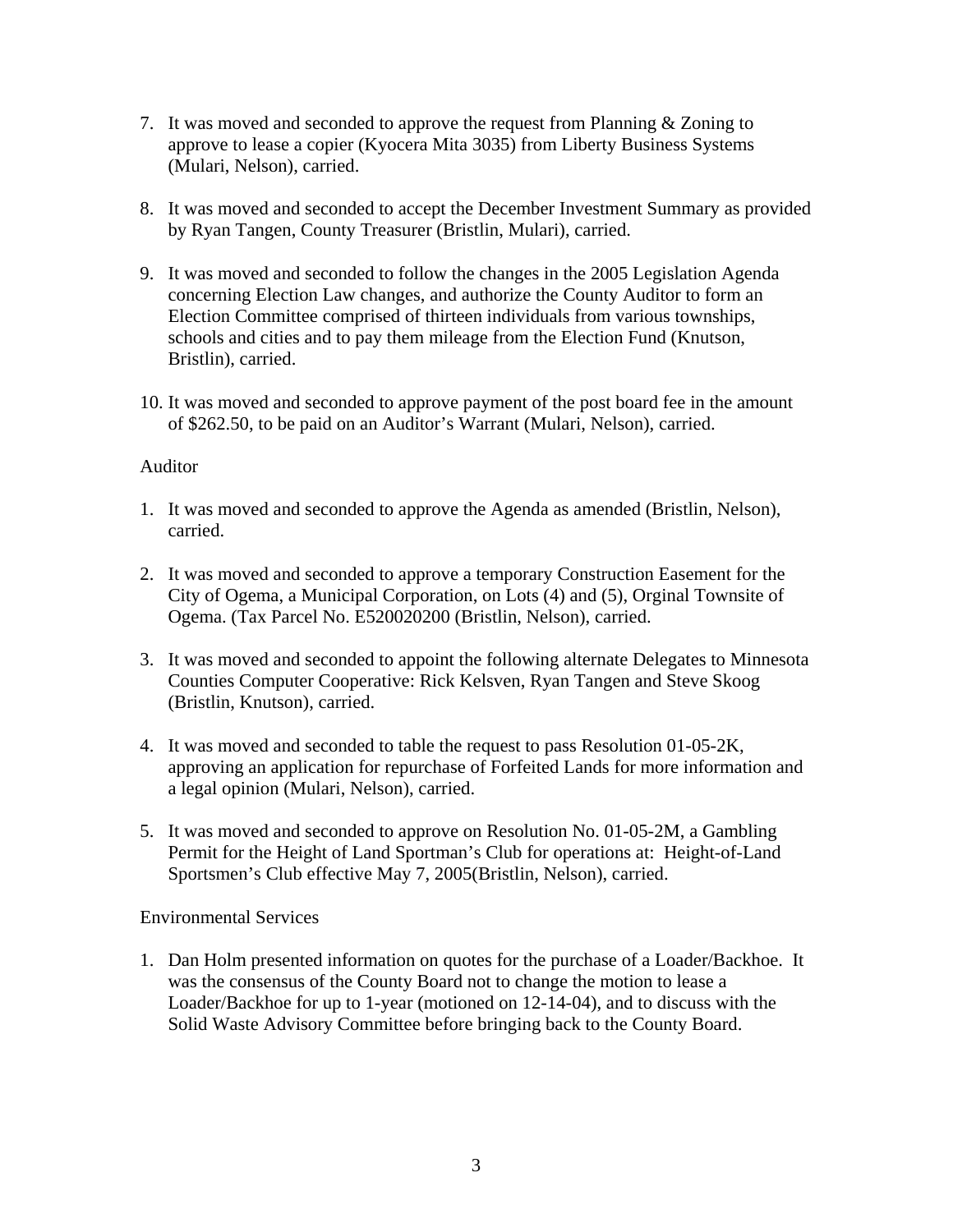2. It was moved and seconded to approve the 2005 Solid Waste Hauling Licenses for the following companies that have met all the requirements of the Becker County Solid Waste Ordinance (Bristlin, Nelson), carried.

Aune Sanitation **Ballard Sanitation** Jon & Sons Disposal Service Minnkota Recycling White Earth Sanitation<br>
Fuch Sanitation Service Metro Disposal

## **Sheriff**

- 1. It was moved and seconded to pass Resolution No. 01-05-2A, to fill a full-time Correctional Officer Position in the County Sheriff's Department from the Correctional Officer Pool List, and if filling of the full-time position results in a parttime vacancy, to hire a permanent, part-time Correctional Offices from the Correctional Officer applicant pool list (Nelson, Bristlin), carried.
- 2. Tim Gordon presented a plan to update the Becker County Sheriff Dispatch in 2005. It was moved and seconded to accept the submitted plan and approve to proceed with the renovation as funding is now available (Mulari, Bristlin), carried.

Becker County Township Officers, Justin Klementson, Walworth Twp. and Arthur Yliniemi, Osage Twp., met with the Board to discuss legislative issues as well as county government issues. Commissioner Bristlin thanked the Township Officers for all the work they do, and asked if they would keep the Board informed about any legislative issues affecting Townships.

## Human Services

- 1. It was moved and seconded to approve the Agenda as amended (Nelson, Bristlin), carried.
- 2. Lakeland Mental Health Annual Meeting. It was moved and seconded to authorize any Commissioner's attendance at the Annual Meeting on Friday, February 28, 2005 (Bristlin, Knutson), carried. Matt Casey will make the reservations for Commissioner Mulari, Commissioner Nelson and Commissioner Knutson. Commissioner Salminen made a recommendation that the appointment to the Lakeland Mental Health Board be for more than one year, as it takes a year to adjust to the Board.
- 3. It was moved and seconded to approve the Emergency Services Policy as submitted by Human Services for the Minnesota Family Investment Program (Bristlin, Nelson), carried.
- 4. It was moved and seconded to approve the following Purchase of Services Contracts (Bristlin, Nelson), carried.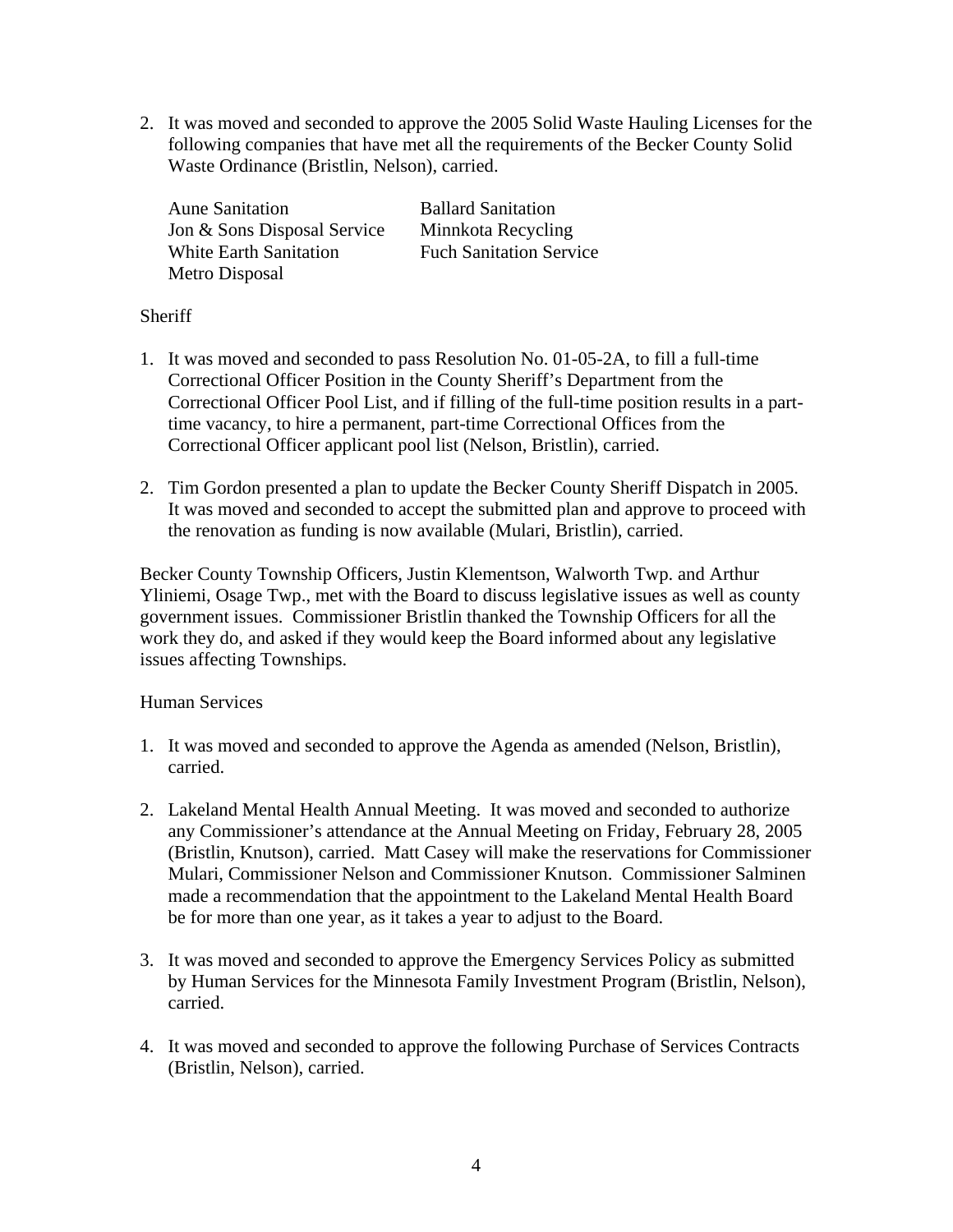Glenmore Recovery Center and Becker County Lakes Counseling Center and Becker County Lakeland Mental Health Center, Becker County and Detroit Lakes District #22 Lakeland Mental Health Center w/ Becker County for residents of Becker County Lakeland Mental Health Center w/ Becker County for Serious Mentally Ill Frazee District #23 and Becker County Detroit Lakes District #22 and Becker County White Earth Mental Health and Becker County Stellher Human Services, Becker County, and Frazee District #23 Stellher Human Services, Becker County, and Frazee District #22

- 5. It was moved and seconded to pass Resolution No. 01-05-2J, to form a Community Health Board, but with a request for clarification of responsibilities (Mulari) (Bristlin, Nelson), carried. Roll Call Vote: Commissioner Salminen voting aye; Commissioner Mulari voting aye; Commissioner Knutson voting aye; Commissioner Nelson voting aye; Commissioner Bristlin voting aye.
- 6. It was moved and seconded to approve John Hovdenes, Transit Supervisor, applying for a \$1500 scholarship to cover expenses for out of state attendance of the National Transit Conference (Bristlin, Mulari), carried.
- 7. It was moved and seconded to authorize Commissioner Salminen to attend the Statewide Advisory Committee as a delegate; Commissioner Mulari was appointed as alternate (Bristlin, Knutson), carried.
- 8. It was moved and seconded to approve the Transit Bus Garage Lease, starting January 1, to December 31, 2005 with D.D. Investment of Detroit Lakes, Inc. (Bristlin, Knutson), carried.
- 9. It was moved and seconded to approve the Human Services Claims (Bristlin, Nelson), carried.
- 10. It was moved and seconded to approve the Community Health Claims (Bristlin, Nelson), carried.
- 11. It was moved and seconded to approve the Transit Claims (Bristlin, Mulari), carried.

#### Highway

- 1. It was moved and seconded to approve the Agenda as amended (Bristlin, Nelson), carried.
- 2. It was moved and seconded to approve the request for an emergency full-time temporary replacement (Nelson, Knutson), carried.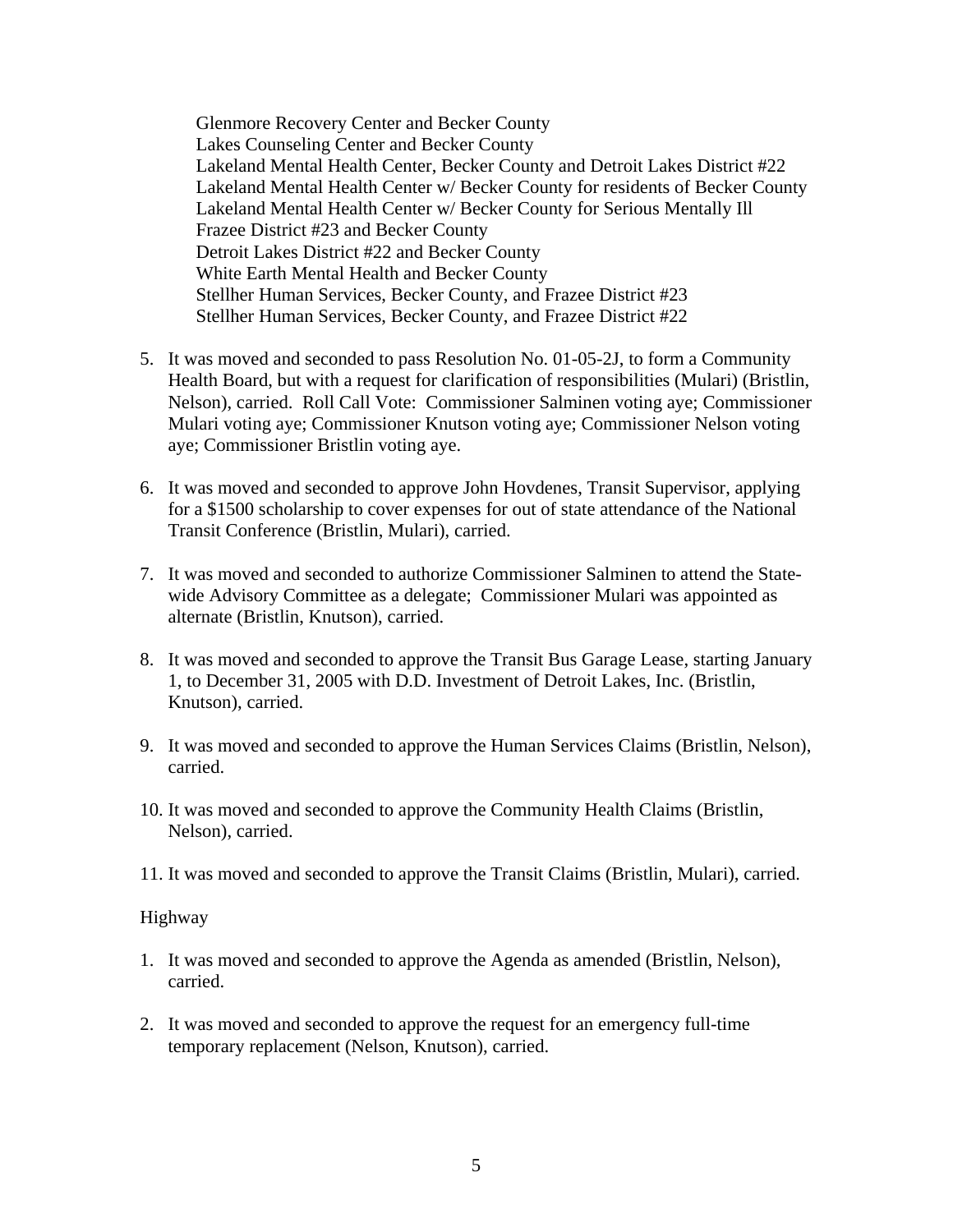- 3. It was moved and seconded to pass Resolution No. 01-05-2L, authorizing to fill the position of Accounting Technician (Mulari, Bristlin), carried.
- 4. It was moved and seconded to pass Resolution No 01-05-2B, Maintenance Materials Annual Requirements Quotes for the following annual maintenance material requirements: Bituminous Mix, Aggregate Material, Maintenance Overlays; Equipment Rental; Traffic Control Signs & Devices; and Steel Sign Posts (Bristlin, Knutson), carried.
- 5. It was moved and seconded to pass Resolution No. 01-05-2C, Maintenance Materials Annual Requirements Bid Letting, authorizing the County Engineer to prepare proposals and bidding documents and advertise for bids for the following annual maintenance materials: Bituminous Materials and Asphalt Crackfiller, Corrugated Steel Pipe Culvert and Metal End Section, Dust Control – Calcium Chloride (Bristlin, Nelson), carried.
- 6. It was moved and seconded to concur with the Highway Committee and the Finance Committee to pass Resolution No. DOH 01-05-2D, authorizing the purchase of a Used Striper Truck Chassis in the amount of \$22,000 (Bristlin, Nelson), carried.
- 7. It was moved and seconded to concur with the Highway Committee and the Finance Committee to pass Resolution No. DOH 01-05-2E, authorizing the purchase of (3) used Pup Trailers in the amount of \$35,000 (Bristlin, Nelson), carried.
- 8. It was moved and seconded to approve the Cooperative Construction Agreement No. 2005-01 with Clearwater County and authorize the Board Chair to sign on behalf of Becker County (Mulari, Nelson), carried.

## Planning & Zoning

- 1. It was moved and seconded to pass Resolution No. PZ 01-05-2H, Top Brass Estates, Common Interest Community Gov't Lots 3 & 4, Sec. 23, Height of Land Twp. stating that based on the EAW Review Committee recommendation, the Board of Commissioners make a Negative Declaration for an EIS on Top Brass Estates, Common Interest Community, Sec. 23, Height of Land Twp. (Bristlin, Nelson), carried.
- 2. It was moved and seconded to pass Resolution No. PZ 01-05-2G, resolving that the Board of Commissioners make this a Positive Declaration that Sauer Lake Highlands, Common Interest Community, Part NW1/4, SW1/4, Sec. 33, Lake View Twp., may have the potential for significant environmental effects and that the impacts from the project cannot be reasonably anticipated or mitigated (Knutson, Nelson), carried.
- 3. The Planning & Zoning 2004 Year-End Report was presented for consideration by the Board.